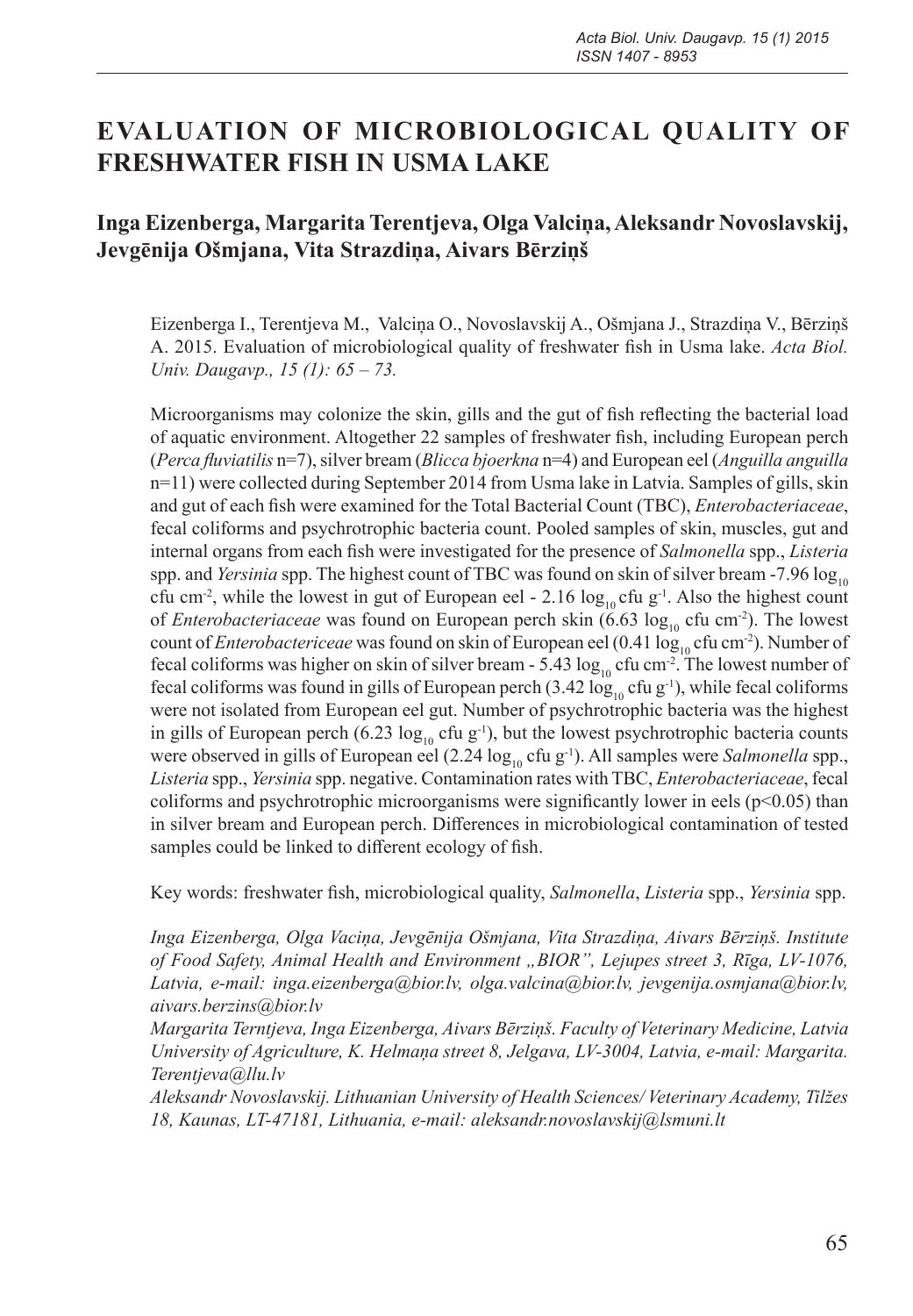# **INTRODUCTION**

Microbiological quality and safety of freshly caught fish depends on the hygienic quality of the surrounding aquatic environment. Fish are susceptible to contamination, especially those from freshwater environments characterized by slow water exchange and high anthropogenic contamination (Orban et al. 2007). In the aquatic environment microorganisms spread easily between habitats and hosts. Fish may obtain bacteria from water, sediment and food organisms, therefore the microbiological contamination of fish species may be affected by its feeding behavior, available food and environmental pollution (Olafsen 2001, Geldreich & Clarke 1966).

The European perch and silver bream are common fish species in inland waters in Latvia. The European perch, a predatory freshwater fish, has traditionally been the main target species for recreational fishermen. In Latvia the commercial value of European perch has increased in recent years. According to Birzaks (2007) the European perch caught in inland waters in Latvia comprised more than 80% among fish obtained by recreational fishermen. Despite silver bream has a relatively low commercial value, it is widely distributed in water environment and is popular fish among fishermen for angling and consumption. The European eel (*Anguilla anguilla*) is facultatively catadromous fish, living in fresh, brackish and coastal waters but migrating to pelagic marine waters to breed (Tsukamoto et al. 2002). The various life stages of European eel, ranging from glass eel to silver eel, are of great importance for human consumption and for stocking purposes (Crook & Nakamura 2013).

Total bacterial count (TBC), *Enterobacteriaceae* and fecal coliforms are frequently used as criteria to assess the quality and safety of foods. TBC is used to assess the general microbiological quality of fish and can be a useful indicator to predict the shelf life of raw fish (Huss et al. 1974). Psychrotrophic bacteria may contribute to fish spoilage during storage, while contamination with *Salmonella* spp., *Listeria monocytogenes* and *Yersinia* spp. are related to safety of fish (Huss 1995).

A number of studies have been carried out on microbial flora associated with marine (Alexopoulos et al. 2011, Gennaria et al. 1999) or aquacultured fish (Al-Harbi & Uddin 2005, Gonzalez et al. 1999, Austin 1983). However, information on microbiological contamination of freshwater fish from natural population is scarce. The aims of this study were to evaluate the microbiological quality of European perch, silver bream and European eel caught in Usma lake by analysis of the contamination of fish gills, skin and gut, and to determine the presence of *Salmonella* spp., *Listeria* spp. and *Yersinia* spp. as an indicator of fish safety.

# **MATERIAL AND METHODS**

### **Collection of fish samples**

Fish samples were collected during September 2014 from Usma lake in Latvia. Overall, 22 fish were caught: four silver bream (*Blicca bjoerkna*), seven European perch (*Perca fluviatilis*) and 11 European eel (*Anguilla anguilla*). Samples were placed in sterile plastic bags and transported to the laboratory in ice boxes. All samples were analyzed within 24 h after time of caught, keeping them under refrigerated conditions in the meantime.

#### **Sample preparation**

Fish skin, gill and gut samples of each fish were investigated separately for TBC, *Enterobacteriaceae*, fecal coliforms and psychrotrophic bacteria count. Surface samples of fish skin were collected with abrasive sponge moisturized with 0.1% peptone water by covering a 25 cm<sup>2</sup> area of fish skin. The gill and gut samples from each fish were removed aseptically with sterile forceps. An amount not less than 1 g of gill and gut from each fish was investigated. A pooled sample of 25 g of skin, musculature and intestinal tract of each fish was used for *Salmonella* spp., *Listeria* spp. and *Yersinia* spp. detection.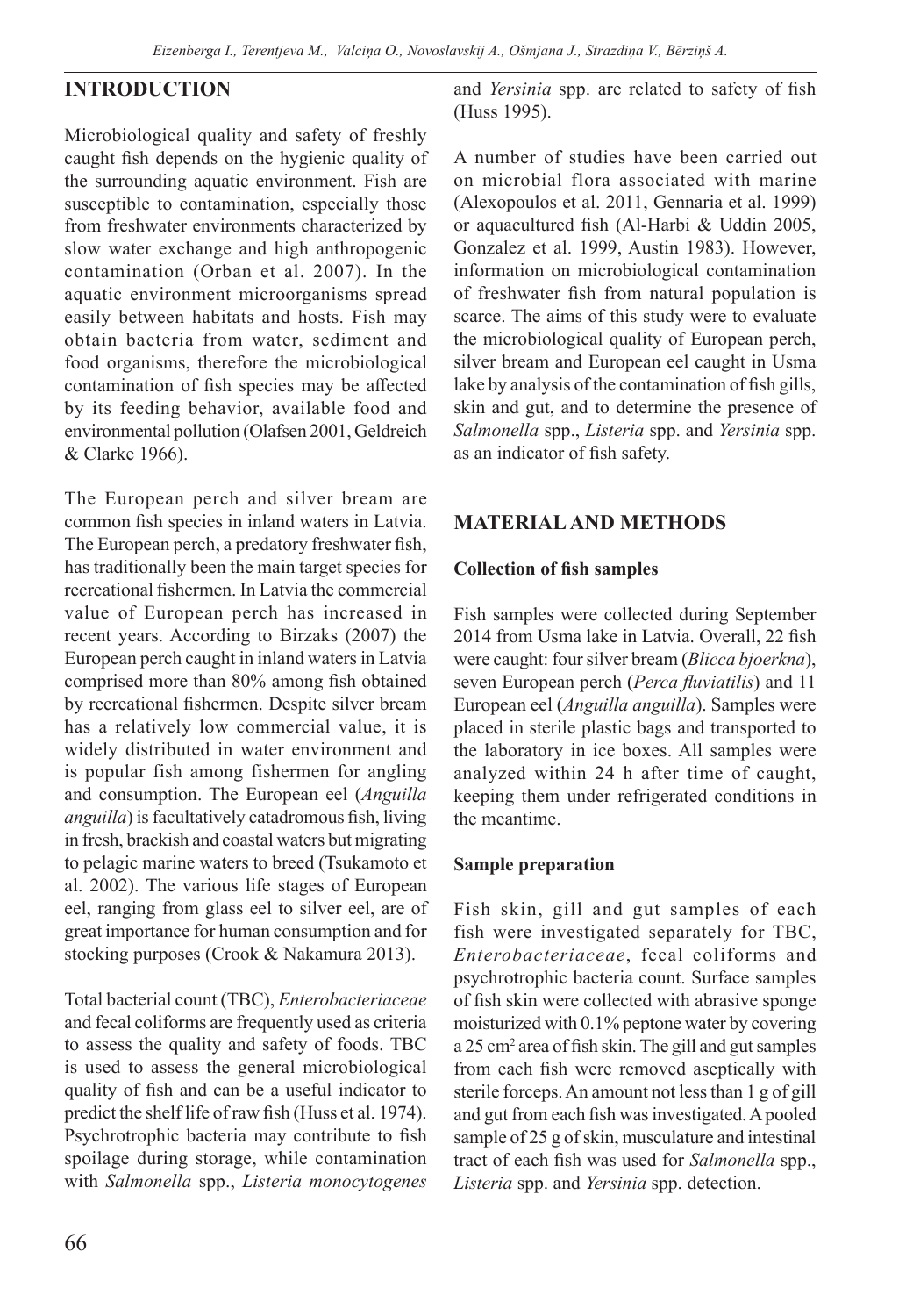#### **Bacteriological analysis**

For bacteriological analysis 10-fold dilutions of initial gill, skin and gut samples were prepared. Total bacterial count and psychrotrophic bacteria were determined according to ISO 4332 (Anonymous 2004b) and ISO 17410 (Anonymous 2001), respectively. An amount of 1 ml of each dilution transferred into duplicate plates of Plate Count Agar (PCA, Biolife Italiana S.r.l, Milan, Italy). For TBC, the plates were placed in an incubator at 30 °C for 72 h. For psychrotrophic bacteria enumeration, the PCA plates were incubated at 21 °C for 3 to 5 days. The numbers of *Enterobacteriaceae* were determined by inoculating 1ml of each sample in Violet Red Bile Glucose Agar (VRBG, Biolife). The inoculated VRBG plates were incubated at 37 °C for 24 h according to the ISO 21528-2 (Anonymous 2004a). PCA and VRBG plates were examined to evaluate bacterial colonies morphology, followed by manual counting of colonies according to the ISO requirements.

Fecal coliform count was determined on Violet Red Bile Agar (VRBLA, Biolife) using a platepouring technique (ISO 4832, Anonymous 2006). The plates were incubated at 30 °C, and after 24 h typical purplish red colonies were enumerated. The detection of *Salmonella* spp. was done according to ISO 6579 (Anonymous 2002). Briefly, an amount of 25 g of fish was homogenized with 225 ml of buffered peptone water (Biolife) in stomacher for 60 seconds and incubated at 37 °C for 18 h. An amount of 0.1 ml of peptone buffered water was transferred into 9 ml of Rappaport Vassilliadis broth (RV, Biolife) and 9 ml of Muller-Kaufmann Tetrathionate Novobiocin broth (MKTTn, Biolife). The RV broth was incubated at 41.5 °C for 24 h, while MKTTn broth at 37 °C for 24 h. An amount of 0.1 ml of enriched suspension from each broth was plated onto two selective solid media: Xylose-Lysine-Desoxycholate agar (XLD, Biolife) and Brilliant Green agar (BGA, Biolife) and inoculated agars were incubated at 37 °C for 24 h and examined for the presence of presumptive colonies.

 For *L. monocytogenes* detection (ISO 11290-1, Anonymous 1996) an amount of 25 g of sample was added to 225 ml Half-Fraser broth (HF, Biolife) followed by homogenization for 60 seconds in a stomacher and incubation for 24 h at 30 °C. Thereafter 0.1 ml aliquots of the HF broth were transferred to 9 ml of Fraser broth (Biolife) and incubated at 37 °C for 48 h. An amount of 0.1 ml of both, Half-Fraser and Fraser broths after incubation were streaked onto Agar *Listeria* according to Ottaviani and Agosti (ALOA, Biolife) and Oxford agar (Biolife). After an incubation period of 24-48 h at 37 °C, the selective agar plates were examined for the presence of the colonies resembling *L. monocytogenes* morphology. Suspicious colonies on ALOA agar were Gram stained, tested for hemolysis, motility and catalase activity followed by biochemical identification with the API *Listeria* system (BioMérieux, Mancy l'Etoile, France).

For detection of *Yersinia* spp., an amount of 25 g of sample was transferred into Peptone Sorbitol Bile Salt broth and incubated 24 h at 22 °C. After incubation 0.1 ml of suspension was plated out onto CIN agar (Biolife) with and without treatment with 0.5% KOH prior to plating. CIN plates were incubated at 30 °C for 24-48 h and examined for the presence of typical colonies. Selected colonies were screened for oxidase activity and urea hydrolysis and oxidase activity negative and urea hydrolysis positive cultures were confirmed with API 20E (BioMérieux, France).

#### **Statistical analysis**

Statistical analyses were performed on log-10 transformed data. The probability level at which statistical analyses were accepted as significant was < 0.05. Data were analyzed (means, standard deviations, Student's *t* test) using the software Microsoft Office Excel 2010.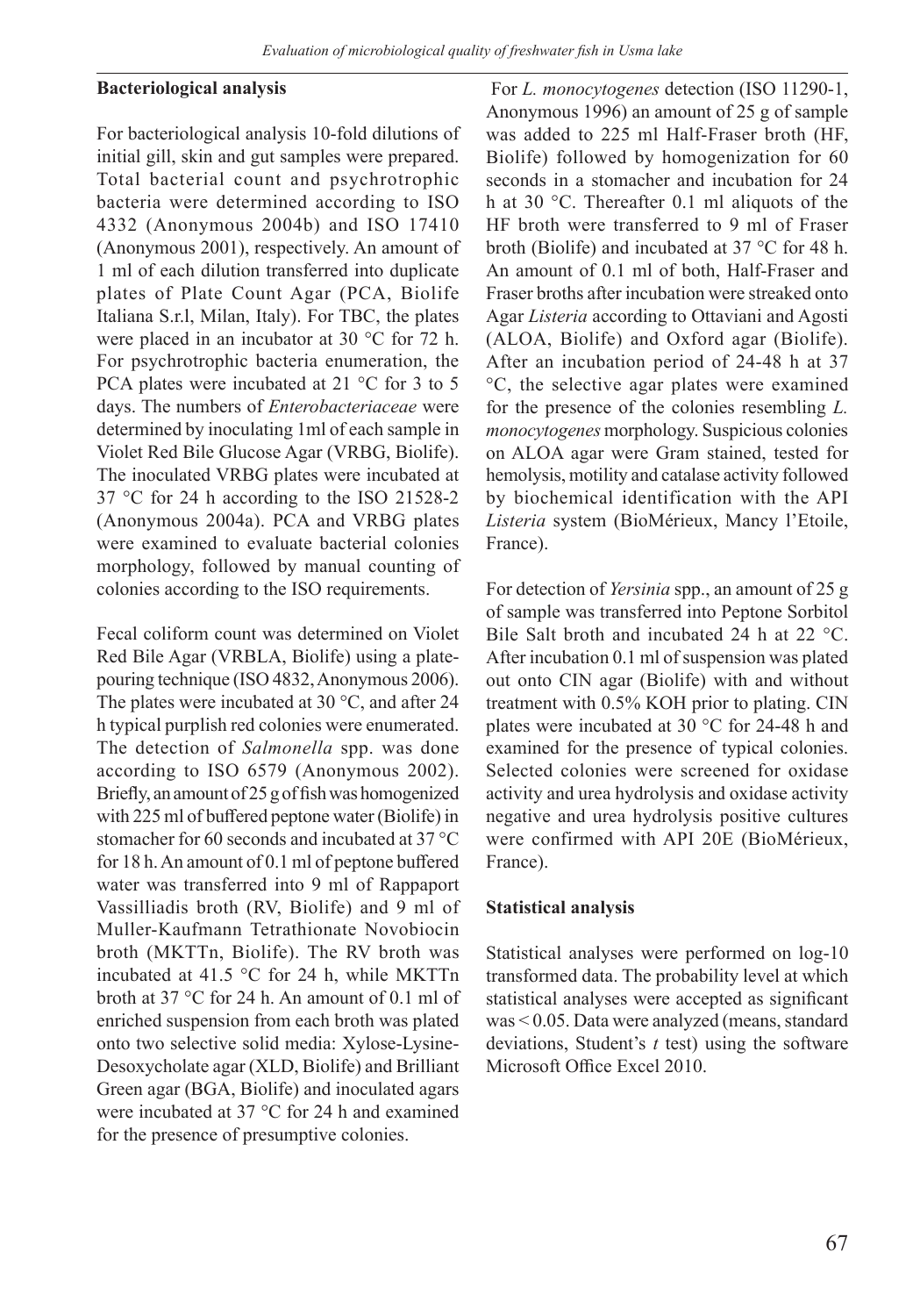| Fish                                             | No. of<br>samples | Gills                      |                  | Skin                       |                 | Gut                |                  |
|--------------------------------------------------|-------------------|----------------------------|------------------|----------------------------|-----------------|--------------------|------------------|
|                                                  |                   | mean<br>$\pm SD^c$         | range            | mean<br>$\pm SD$           | range           | mean<br>$\pm SD$   | range            |
| European<br>perch (Perca<br><i>fluviatilis</i> ) | 7                 | 6.69<br>$\pm 1.45$         | $3.78-$<br>8.00  | 7.56<br>$\pm 0.40^{\circ}$ | $7.04-$<br>8.18 | 6.27<br>$\pm 1.02$ | $4.62 -$<br>7.36 |
| Silver bream<br>(Blicca<br>bjoerkna)             | $\overline{4}$    | 6.40<br>$\pm 1.21$         | $5.41-$<br>8.08  | 7.96<br>$\pm 0.76$         | $6.89-$<br>8.61 | 7.02<br>$\pm 0.36$ | $6.58 -$<br>7.36 |
| European<br>eel (Anguilla<br>anguilla)           | 11                | 2.40<br>$\pm 0.64^{\circ}$ | $1.26 -$<br>3.76 | 2.51<br>$\pm 0.81$         | $1.04-$<br>3.93 | 2.16<br>$\pm 0.42$ | $1.45 -$<br>2.78 |

Table 1. Total bacterial count (TBC) in European perch (*Perca fluviatilis*), silver bream (*Blicca bjoerkna*) and European eel (*Anguilla anguilla*) from Usma lake in Latvia

<sup>a</sup>TBC in European eel samples was significantly less than in silver bream and European perch samples  $(p<0.05)$ 

<sup>b</sup>TBC on European perch skin was significantly higher (p<0.05) than in gut

<sup>c</sup>The unit of number is  $\log_{10}$  cfu g<sup>-1</sup> or  $\log_{10}$  cfu cm<sup>-2</sup>

# **RESULTS AND DISCUSSION**

In fish samples analyzed, TBC in gills ranged from 1.26 to 8.08  $log_{10}$  cfu g<sup>-1</sup> in European eel and silver bream, respectively (Table 1). TBC on skin of fish was from 1.04 to 8.61  $log_{10}$  cfu cm<sup>-2</sup> and the highest count was recorded on skin of silver bream. Also in gut, TBC was from 1.45 to 7.36  $\log_{10}$  cfu g<sup>-1</sup> in European eel and both, European perch and silver bream, respectively.

In general, TBC in gills, skin and gut samples of European eel was significantly lower than in silver bream and European perch (P<0.05). The mean value of TBC was significantly  $(p<0.05)$ higher on European perch skin  $(7.56 \log_{10} c$  fu cm-<sup>2</sup>) than in gut  $(6.27 \log_{10} c \text{fu g}^{-1})$ . Eels in Latvia are introduced to lakes in elder or glass eel stage in the frame of eel breeding program and this could influence the contamination rates of European eel microflora (Terentjeva et al. 2015). In our study TBC in gills of European perch and silver bream were higher in comparison with Mudarris and Austin (1988) study, who demonstrated that contamination of turbot gills did not exceed 5.84  $\log_{10}$  cfu g<sup>-1</sup>. However, Al-Harbi and Uddin (2005) reported that TBC in fresh tilapia (*Oreochromis niloticus*) from brackish pond ranged from 7.44 to

8.00  $\log_{10}$  cfu g<sup>-1</sup> in gut and from 5.93 to 6.32  $\log_{10}$ cfu  $g^{-1}$  in gills and these results are comparable with our findings regarding European perch and silver bream.

*Enterobacteriaceae* count for the fish samples examined ranged from 0.00 to 7.67  $log_{10}$  cfu g<sup>-1</sup> in European eel and silver bream, respectively. The lowest *Enterobacteriaceae* count was on European eel skin – from 0.0  $\log_{10}$  cfu cm<sup>-2</sup>, while European perch skin samples contained the highest number of *Enterobacteriaceae* count. *Enterobacteriacae* count in gut was from 0.00  $\log_{10}$  cfu g<sup>-1</sup> in European eel to 6.88  $\log_{10}$  cfu g<sup>-1</sup> in European perch (Table 2).

*Enterobacteriaceae* count in European eel samples was significantly lower ( $p$ <0.05) than in European perch and silver bream. There were significant (p<0.05) differences in *Enterobacteriaceae* count revealed between skin and gut of European perch. High contamination rates of fish skin may be attributed to skin contamination from surrounding environment. *Enterobacteriaceae* counts in gut were higher than in study presented by Manzano et al. (2013) who found *Enterobacteriaceae* of 3.7  $\log_{10}$  cfu g<sup>-1</sup> in the gut of brown trout fed by routine feed. Exceed contamination of gut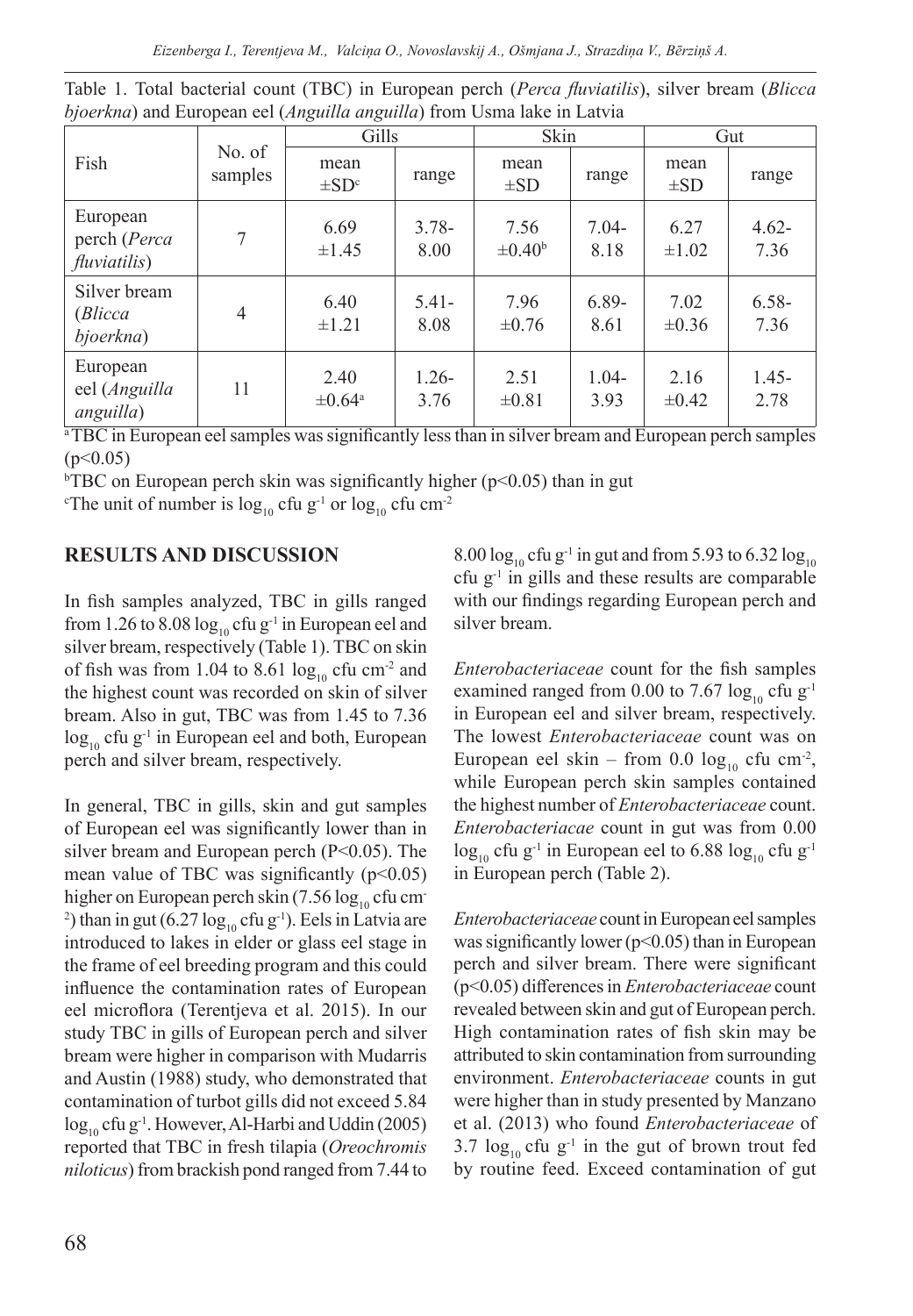*Evaluation of microbiological quality of freshwater fish in Usma lake*

| Fish                                                           | No. of<br>samples | Gills                                                  |                                 | Skin                                                           |                                 | Gut                                                      |                                             |
|----------------------------------------------------------------|-------------------|--------------------------------------------------------|---------------------------------|----------------------------------------------------------------|---------------------------------|----------------------------------------------------------|---------------------------------------------|
|                                                                |                   | mean<br>$\pm SD^c$                                     | range                           | mean<br>$\pm SD$                                               | range                           | mean<br>$\pm SD$                                         | range                                       |
| $E$ uropean<br>perch (Perca<br>fluviatilis)                    | 7                 | 5.28<br>$\pm 1.58$                                     | 2.32<br>$-7.36$                 | 6.63<br>$\pm 0.52$ <sup>a</sup>                                | 5.64<br>$-7.00$                 | 5.31<br>$\pm 1.37^{\rm a}$                               | 3.25<br>$-6.88$                             |
| Silver bream<br>$(B \mid i \mid c \mid c \mid a)$<br>bjoerkna) | 4                 | 4.34<br>$\pm 2.35$                                     | $2.46-$<br>7.67                 | 5.67<br>$\pm 0.46$                                             | 5.15<br>$-6.17$                 | 5.81<br>$\pm 0.99$                                       | 4.74<br>$-6.86$                             |
| $E$ uropean<br>eel (Anguilla<br>anguilla)                      | 11                | 1.32<br>$\pm 0.50^{\rm b}$<br>$\overline{\phantom{a}}$ | 0.48<br>$-2.23$<br><del>.</del> | 0.41<br>$\pm 0.38$<br>$\overline{\cdot}$<br>$\overline{\cdot}$ | 0.00<br>$-1.08$<br><del>.</del> | 1.21<br>$\pm 0.76$<br>$\sim$ $\sim$ $\sim$ $\sim$ $\sim$ | 0.00<br>$-2.49$<br>$\overline{\phantom{a}}$ |

Table 2. *Enterobacteriaceae* count in European perch (*Perca fluviatilis*), silver bream (*Blicca bjoerkna*) and European eel (*Anguilla anguilla*) from Usma lake in Latvia

<sup>a</sup>*Enterobacteriaceae* count on European perch skin was significantly higher (p<0.05) than in gut <sup>b</sup>Number of *Enterobacteriaceae* in European eel samples was significantly lower than in silver bream

and European perch samples  $(p<0.05)$ 

The unit of number is  $\log_{10}$  cfu  $\rm{g^{-1}}$  or  $\log_{10}$  cfu cm<sup>-2</sup>

in European perch and silver bream could be linked to consumption of microflora with feed from surrounding environment that reflected in increased *Enterobacteriaceae* contamination rate. Number of fecal coliform varied from 0.00 to 6.04  $log_{10}$  cfu g<sup>-1</sup> in different sampling sites in European eel and silver bream, respectively. Fecal coliform count in gills was from  $0.00$  to  $4.23 \log_{10}$ cfu  $g^{-1}$ , and the highest value was identified in European perch, while the lowest in European eel. Fecal coliform count ranged from 0.00 to 1.74  $\log_{10}$  cfu cm<sup>-2</sup> on skin of European eel. Skin of European perch and silver bream was more contaminated than gills, where the count of fecal coliform was from 4.00 to 6.04  $log_{10}$  cfu cm<sup>-2</sup>. Fecal coliform count in gut was from 0.00 to 5.38  $\log_{10}$  cfu g<sup>-1</sup>, and the lowest count was identified in European eel, while the highest in European perch (Table 3).

The fecal coliform count in European eel samples was lower ( $p$ <0.05) in comparison with European eel and silver bream. Also contamination of skin with fecal coliform was significantly higher in silver bream than in European perch  $(p<0.05)$ . In silver bream significant  $(p<0.05)$  differences between gills and skin were detected.

High counts of fecal coliforms in fish could be linked to contamination from surrounding water environment. Similar to our study, gills, skin and gut of pond reared tilapia (*Oreochromis niloticus*) were contaminated with fecal coliforms in previous studies (Geldreich & Clark 1966, El-Shafai et al. 2004). In El-Shafai et al. study tilapia from treated sewage-duckweed-fed pond and settled sewage-fed pond contained higher number of fecal coliforms in gills and gut compared to skin, which could be attributed to the gills high specific surface area for bacterial attachment and, and to the high water flow passing through them. Study of Geldreich and Clark (1966) reveals that the fecal coliform densities in gut varies from 1.37  $log_{10}$  cfu g<sup>-1</sup> in bluegills (*Lepomis macrochirus macrochirus*) to 6.04  $log_{10}$  cfu g<sup>-1</sup> in channel catfish (*Ictalurus lacustris punctatus*) caught in moderately polluted sections of the Little Miami river in Ohio, USA, at the water temperature between 13 to 18 °C. Authors concluded that rate of contamination of fish with fecal coliform depends on the intake and degree of contamination of food ingested by fish.

Psychrotrophic bacteria count varied from 1.51 to 7.64  $\log_{10}$  cfu g<sup>-1</sup>, and the lowest contamination rate was observed in gills of European eel, but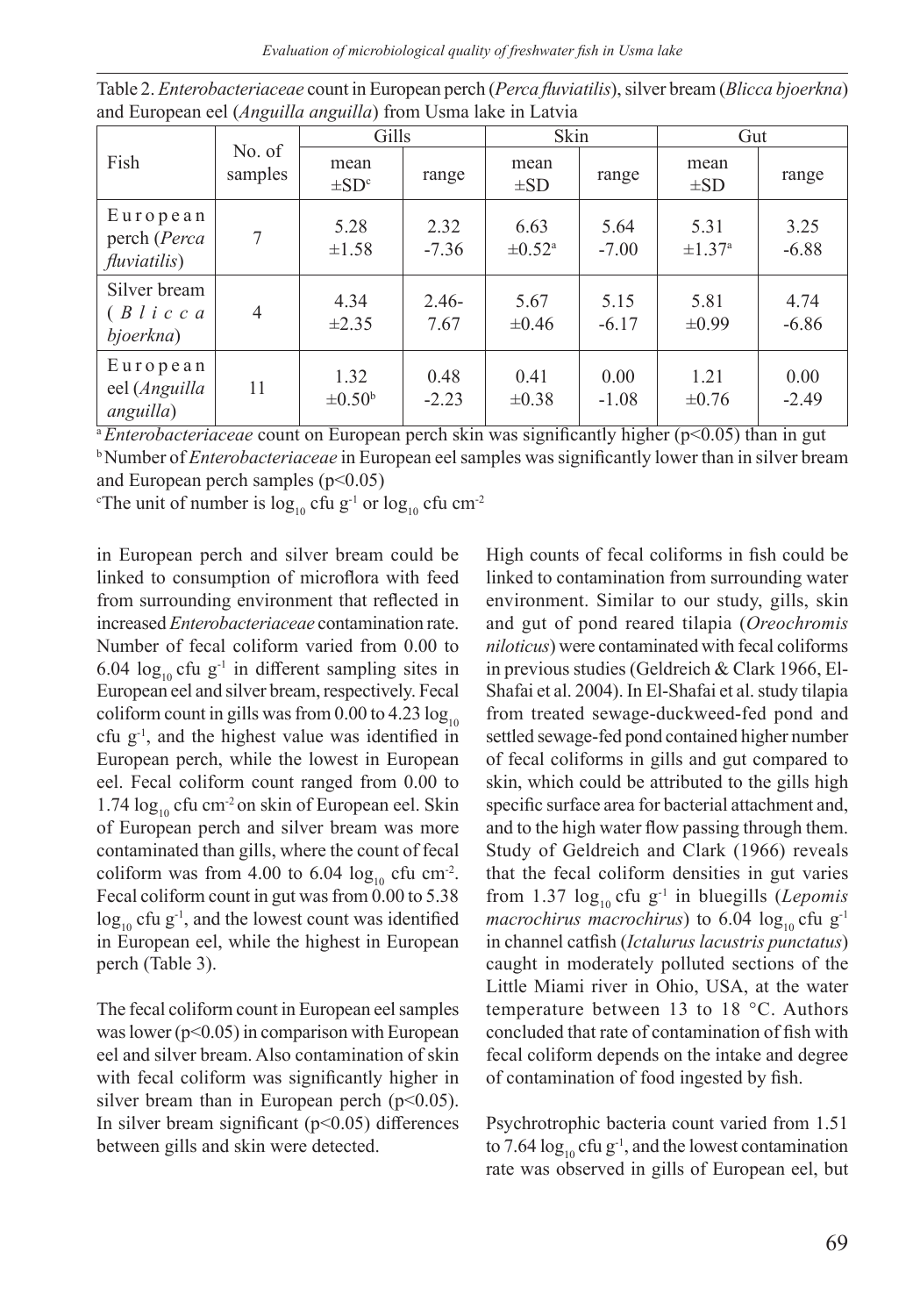*Eizenberga I., Terentjeva M., Valciņa O., Novoslavskij A., Ošmjana J., Strazdiņa V., Bērziņš A.*

| Fish                                                           | No. of<br>samples | Gills                      |                 | Skin                            |                 | Gut                |                  |
|----------------------------------------------------------------|-------------------|----------------------------|-----------------|---------------------------------|-----------------|--------------------|------------------|
|                                                                |                   | mean<br>$\pm SD^d$         | range           | mean<br>$\pm SD$                | range           | mean<br>$\pm SD$   | range            |
| European<br>perch (Perca<br><i>fluviatilis</i> )               |                   | 3.42<br>$\pm 1.10$         | 1.48<br>$-4.23$ | 4.20<br>$\pm 0.52$ <sup>a</sup> | 4.00<br>$-5.38$ | 4.34<br>$\pm 0.88$ | $3.18 -$<br>5.38 |
| Silver bream<br>$(B \mid i \mid c \mid c \mid a)$<br>bjoerkna) | $\overline{4}$    | 3.38<br>$\pm 0.76^{\rm b}$ | 2.43<br>$-4.20$ | 5.43<br>$\pm$ 0.49a,b           | 4.94<br>$-6.04$ | 4.20<br>$\pm 0.87$ | 3.11<br>$-5.20$  |
| European<br>eel (Anguilla<br>anguilla)                         | 11                | 0.54<br>$\pm 0.68$ c       | $0.00-$<br>1.92 | 0.34<br>$\pm 0.57$              | 0.00<br>$-1.74$ | 0.00               | 0.00             |

Table 3. Fecal coliform in European perch (*Perca fluviatilis*), silver bream (*Blicca bjoerkna*) and European eel (*Anguilla anguilla*) from Usma lake in Latvia

<sup>a</sup>Fecal coliform count on silver bream skin was significantly higher ( $p$ <0.05) than on European perch skin

 $\rm{b}$  Fecal coliform count on silver bream skin was significantly higher (p<0.05) than in gills

<sup>c</sup>Number of fecal coliforms in European eel samples was significantly lower than in silver bream and European perch samples  $(p<0.05)$ 

<sup>d</sup>The unit of number is  $\log_{10}$  cfu g<sup>-1</sup> or  $\log_{10}$  cfu cm<sup>-2</sup>

the highest in gills of European perch. The skin of silver bream and European eel was more contaminated with psychrotrophic bacteria (6.91  $log_{10}$  cfu g<sup>-1</sup>), than skin of European perch (6.81)  $\log_{10}$  cfu g<sup>-1</sup>). In gut the contamination was from 1.73  $\log_{10}$  cfu g<sup>-1</sup> in European eel to 7.43  $\log_{10}$  cfu g-1 in European perch.

Regarding the number of psychrotrophic bacteria count in gills and gut samples of European eel, it was significantly ( $p<0.05$ ) lower than in European perch and silver bream samples. With respect to psychrotrophic bacteria, the differences between counts of psychrotrophic bacteria in gills, skin, gut of European perch and silver bream were not significant ( $p>0.05$ ).

Counts of psychrotrophic bacteria on fish in the present study were high and this could be explained with relatively low temperature of ambient environment, which favors growth of psychrotrophic bacteria (Dalgaard 2003). Scherer et al. (2006) showed that grass carp (*Ctenopharyngodon idella*) raised in an earth pond, in the temperature range between 15-29 °C, had a slightly lower psychrotrophic bacterial count (3.0  $log_{10}$  cfu g<sup>-1</sup>) in their skin with muscles.

None of the European perch and silver bream samples examined were found positive for *Salmonella* spp., *Listeria monocytogenes* or *Yersinia* spp.

Negative results on the prevalence of zoonotic pathogenic bacteria in the present study indicate that the microbiological quality of freshly caught fish in Latvia was good. However, contrary results were reported in study of Gaertner et al., 2008 in the USA, who found the prevalence of 33% of *Salmonella* spp. in the guts of different fish (largemouth bass *Micropterus salmoides*, channel catfish *Ictalurus punctatus*, common carp *Cyprinus carpio*, and suckermouth catfish *Hypostomus plecostomus*) caught at the downstream site of San Marcos river in Texas (Gaertner et al. 2008). Also Miettinen and Wirtanen (2005) studied 510 rainbow trout from fish farms in lakes and sea areas around Finland and in their study the prevalence of *Listeria* spp. in fish gill, viscera and skin varied greatly between fish farms from 0 to 75%. In the investigation by Davies et al. (2001), 23 % of fresh salmon (*Salmo salar*) and trout (*Oncorhyncus mykiss*) from Great Britain contained *Y. enterocolitica*. Conversely, absence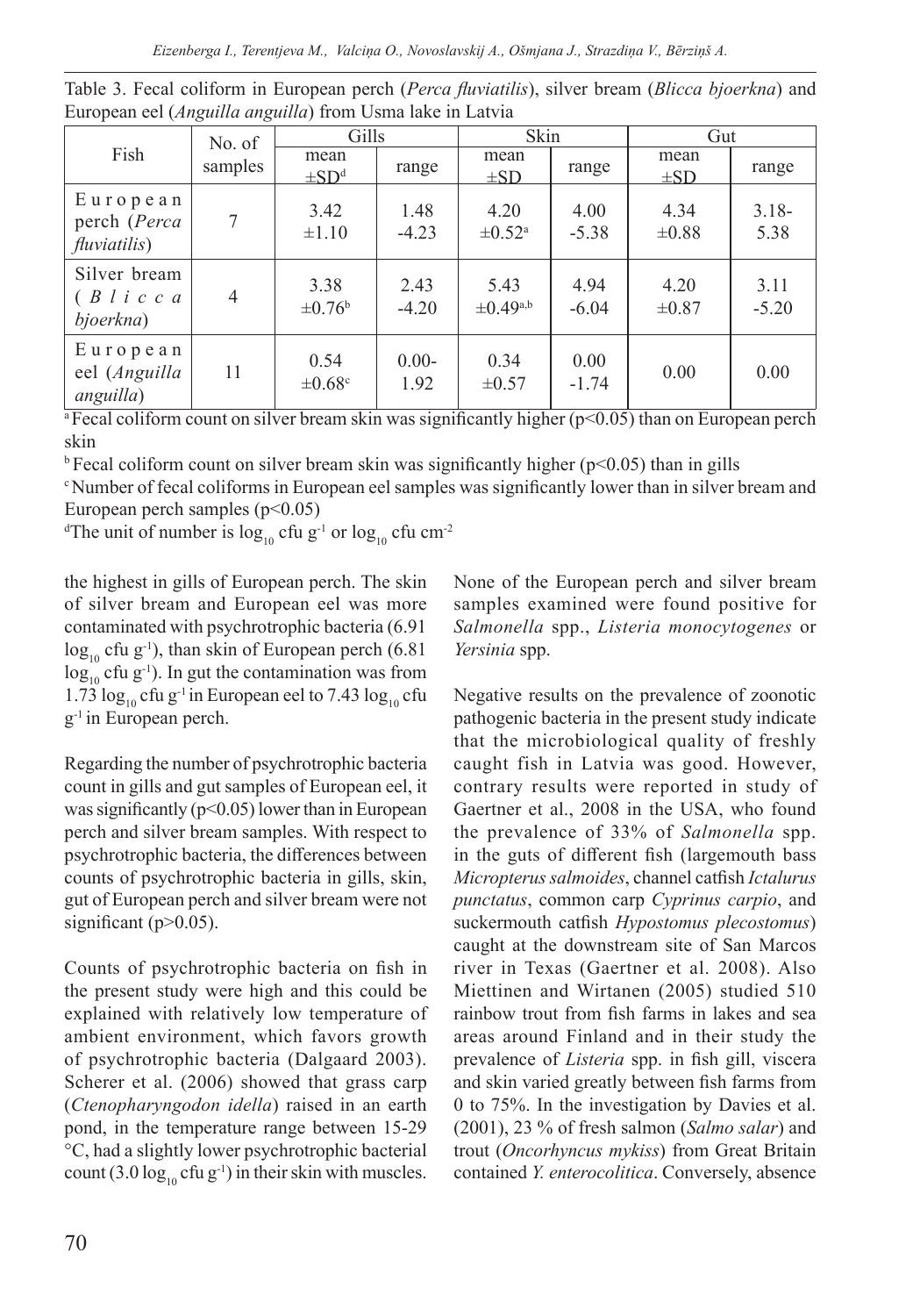*Evaluation of microbiological quality of freshwater fish in Usma lake*

| Fish                                                           | No. of<br>samples | Gills                      |                 | Skin               |                 | Gut                             |                 |
|----------------------------------------------------------------|-------------------|----------------------------|-----------------|--------------------|-----------------|---------------------------------|-----------------|
|                                                                |                   | mean<br>$\pm SD^b$         | range           | mean<br>$\pm SD$   | range           | mean<br>$\pm SD$                | range           |
| $E$ uropean<br>perch (Perca<br><i>fluviatilis</i> )            | 7                 | 6.23<br>$\pm 1.01$         | 4.38<br>$-7.64$ | 6.15<br>$\pm 0.41$ | 5.50<br>$-6.81$ | 5.60<br>$\pm 1.24$              | 4.50<br>$-7.43$ |
| Silver bream<br>$(B \mid i \mid c \mid c \mid a)$<br>bjoerkna) | 4                 | 5.49<br>$\pm 1.01$         | 4.58<br>$-6.79$ | 6.34<br>$\pm 0.44$ | 5.87<br>$-6.91$ | 6.13<br>$\pm 0.47$              | 5.56<br>$-6.68$ |
| $E$ uropean<br>eel (Anguilla<br>anguilla)                      | 11                | 2.24<br>$\pm 0.64^{\circ}$ | 1.51<br>$-3.82$ | 6.22<br>$\pm 0.39$ | 5.51<br>$-6.91$ | 2.76<br>$\pm 0.89^{\mathrm{a}}$ | 1.73<br>$-5.08$ |

Table 4. Psychrotrophic bacteria in European perch (*Perca fluviatilis*), silver bream (*Blicca bjoerkna*) and European eel (*Anguilla anguilla*) from Usma lake in Latvia

<sup>a</sup> Number of psychrotrophic bacteria in European eel gills and gut was significantly lower than in Silver bream and European perch samples (P<0.05)

<sup>b</sup>The unit of number is  $\log_{10}$  cfu  $\mathrm{g}^\text{-1}$  or  $\log_{10}$  cfu  $\mathrm{cm}^\text{-2}$ 

of *Salmonella* spp., *L. monocytogenes* and *Y. enterocolitica* in aquacultured rainbow trout (*Oncorhynchus mykiss*), tilapia (*Oreochromis* spp.), hybrid striped bass (*Morone saxatilis* × *M. chrysops*), and pacu (*Piaractus mesopotamicus*) have also been reported in survey by Pullela et al. (1998), that is in agreement with our results.

# **CONCLUSIONS**

The results of our study showed that *Enterobacteriaceae,* TBC, fecal coliforms and psychrotrophic bacteria could contaminate the gills, skin and gut of freshly caught European perch and silver bream in high numbers in comparison with European eel. Significant differences in the counts of TBC, *Enterobacteriaceae* and fecal coliforms show that different parts of fish are subjected to the contamination from ambient environment, but contamination of skin with TBC, *Enterobacteriaceae* and fecal coliform indicates to contamination of fish from outside environment. All fish samples tested were negative for *Salmonella* spp., *Listeria* spp. and *Yersinia* spp, indicating that pathogens of zoonotic significance had been not isolated from the tested samples.

# **ACKNOWLEDGEMENTS**

This work was carried out within the ESF project No. 2013/0016/1DP/1.1.1.2.0/13/APIA/ VIAA/055 'Iekšējo ūdeņu zivju resursu ķīmiskā un bioloģiskā piesārņojuma pētniecības grupas izveide'.

### **REFERENCES**

- Al-Harbi A.H., Uddin N. 2005. Bacterial diversity of tilapia (Oreochromis niloticus) cultured in brackish water in Saudi Arabia. *Aquaculture*, 250: 566–572.
- Alexopoulos A., Plessas S., Voidarou C., Noussias H., Stavropoulou E., Mantzourani I., Tzora A., Skoufos I., Bezirtzoglou E. 2011. Microbial ecology of fish species ongrowing in Greek sea farms and their watery environment. *Anaerobe*, 17: 264-266.
- Anonymous. 2001. Microbiology of food and animal feeding stuffs - Horizontal method for the enumeration of psychrotrophic microorganisms, ISO17410. International Organization for Standardization, Geneva, Switzerland.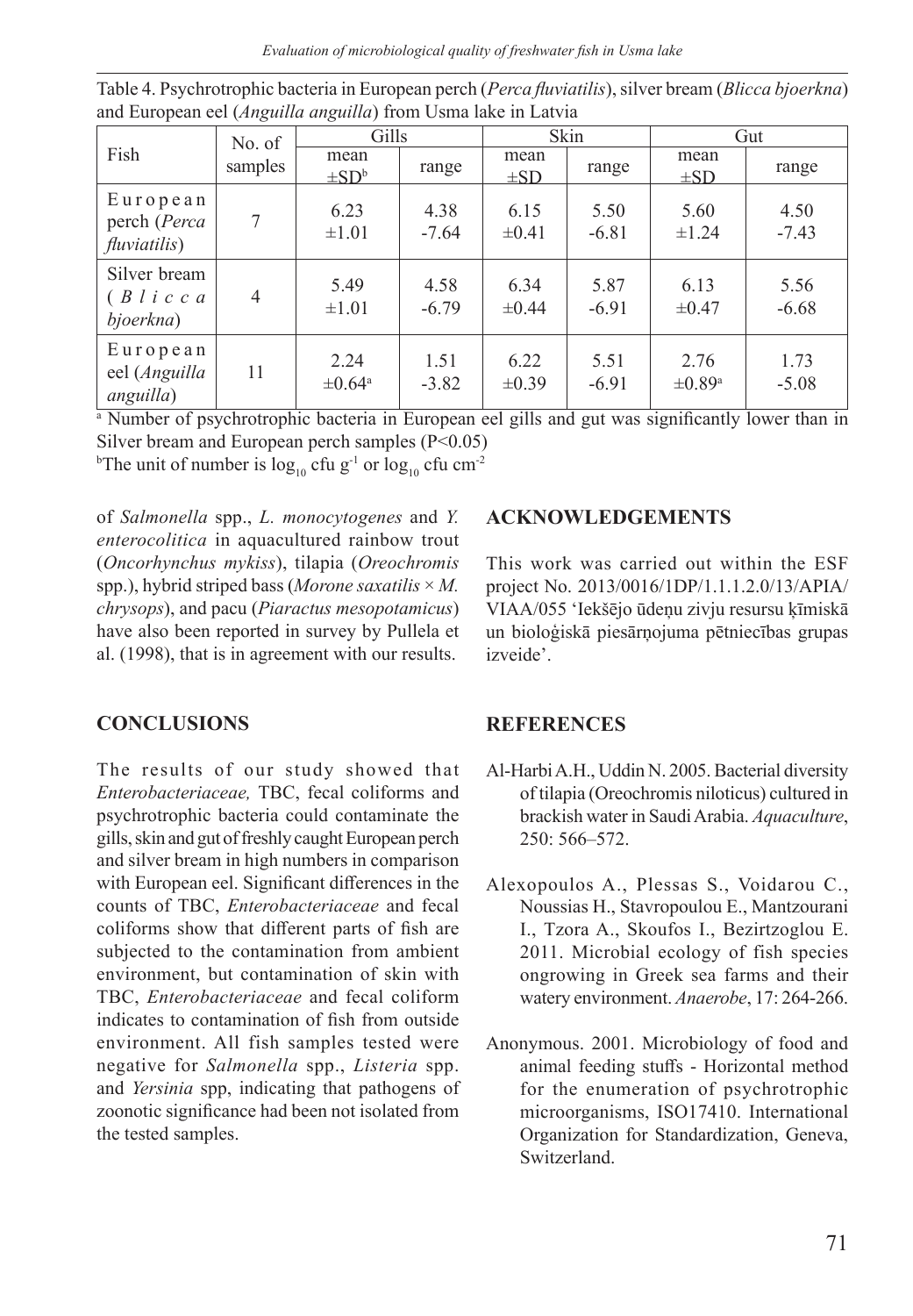- Anonymous. 2004a. Microbiology of food and animal feeding stuffs - Horizontal methods for the enumeration of Enterobacteriaceae, Part 2. Colony-count method, ISO 21528-2. International Organization for Standardization, Geneva, Switzerland.
- Anonymous. 2004b. Microbiology of food and animal feeding stuffs - Horizontal method for the enumeration of microorganisms, Colony-count technique at 30 °C, ISO 4332. International Organization for Standardization, Geneva, Switzerland.
- Anonymous. 2006. Microbiology of food and animal feeding stuffs - Horizontal method for the enumeration of coliforms, Colonycount technique, ISO 4832. International Organization for Standardization, Geneva, Switzerland.
- Austin B. 1983. Bacterial microflora associated with a coastal, marine fish-rearing unit. *Journal of Marine Biological Association of the United Kingdom*, 63:585-592.
- Birzaks J. 2007. Latvijas iekšējo ūdeņu zivju resursi un to izmantošana. *Latvijas zivsaimniecība,* pp. 66-82. (In Latvian)
- Crook V., Nakamura M. 2013. Glass eels: Assessing supply chain and market impacts of a CITES listing on anguilla species. *TRAFFIC Bulletin,* 25(1): 24-30.
- Dalgaard, P. 2003. Spoilage of Seafood. In: *Encyclopedia of Food Sciences and Nutrition.* Caballero, B., Trugo, L., Finglas, P. (Eds.). Elsevier Science Ltd/Academic Press, London, UK. Pp. 2462-2471.
- Dalsgaard A. 1998. The occurrence of human pathogenic Vibrio spp. and Salmonella in aquaculture. *International Journal of Food Science and Technology*, 33: 127-138.
- Davies A.R., Capell C., Jehannoc D., Nychasd G.J.E., Kirby R.M. 2001. Incidence of foodborne pathogens on European fish. *Food*

*Control*, 12: 67-71.

- El-Shafai S., Gijzen H.J., Nasr F.A., El-Gohary, F. 2004. Microbial quality of tilapia reared in fecal-contaminated ponds. *Environmental Research*, 95: 231-238.
- Gaertner J., Wheeler P.E., Obafemi S., Valdez J., Forstner M.R., Bonner T.H., Hahn D. 2008. Detection of Salmonellae in fish in a natural river system. *Journal of Aquatic Animal Health*, 20: 150-157.
- Geldreich E.E., Clarke N.A. 1966. Bacterial pollution indicators in the intestinal tract of freshwater fish. *Applied Microbiology*, 14:  $429 - 37.$
- Gennaria M., Tomasellib S., Cotronaa V. 1999. The microflora of fresh and spoiled sardines (Sardina pilchardus) caught in Adriatic (Mediterranean) Sea and stored in ice. *Food Microbiology*, 16: 15-28.
- Gonzalez C.J., Lopez-Diaz T.M., Garcia-Lopez M.L., Prieto M., Otero, A. 1999. Bacterial microflora of wild brown trout (Salmo trutta), wild pike (Esox lucius), and aquacultured rainbow trout (Oncorhynchus mykiss). *Journal of Food Protection*, 62: 1270–1277.
- Huss H.H. 1995. Assurance of seafood quality. In: *FAO Fisheries Technical Paper No. 334*. Huss H.H. (Ed.). FAO, Rome, Italy.
- Manzano M., Lacumin L., Giusto C., Cecchini F., Patthey C., Fontanillas R., Comi G. 2013. Utilization of denaturing gradient gel electrophoresis (DGGE) to evaluate the intestinal microbiota of brown trout Salmo trutta fario. *Journal of Veterinary Science and Medical Diagnosis*, http://dx.doi. org/10.4172/2325-9590.1000105.
- Miettinen H., Wirtanen G. 2005. Prevalence and location of Listeria monocytogenes in farmed rainbow trout. *International Journal of Food Microbiology*, 104:135–43.